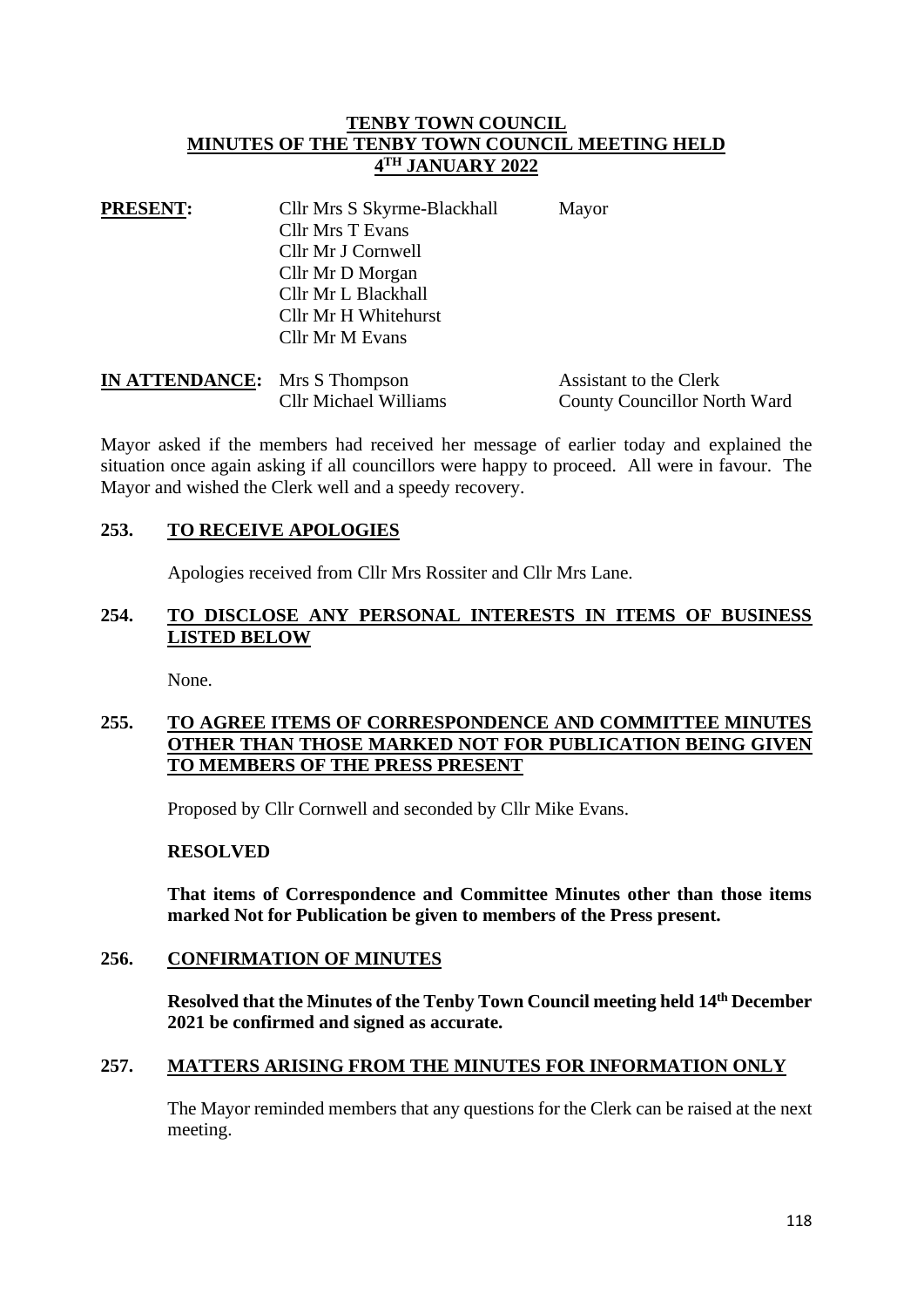**a. Page 108 Item 240c:** Cllr Evans referred to the budget and PCC saying that Welsh Government have given good settlements to county councils although no further seminar has taken place in Pembrokeshire. London and Cardiff have both identified adult and child care pressures, and associated monetary pressures. However this will only paper over cracks, PCC in for a few difficult years ahead and we, as a Town Council, will have to do things for ourselves he added.

# **258. TO DISCUSS THE FOLLOWING PLANNING APPLICATIONS AND TO AGREE ACTION IN RESPONSE TO PROPOSALS:**

## **a. NP/21/0798/FUL – Erection of front porch, garden room used as home gym and driveway in retrospect – 33 The Glebe, Tenby**

Cllr Cornwell feels this application should be approved as a number of others in the area have done the same and no objections have been received. Cllr Morgan feels the same as Cllr Cornwell and seconded.

## **RECOMMEND**

**Approval. Considered against all the relevant policies within the LDP, members feel that this application will have no adverse effect on the amenity of neighbouring properties.**

**b. NP/20/0553/S73 – Variation of conditions 3 and 4 of NP/93/96 – Holiday let to full residential, loss of garage serving upstairs unit – Flat 2, Westcliff, Greenhill Avenue, Tenby**

Cllr Blackhall believes this to be really interesting as this building was built as holiday let and is now being returned to residential dwelling, bucking the trend and feels should be approved. Cllr Cornwell seconded.

# **RECOMMEND**

**Approval. Considered against all the relevant policies within the LDP, members feel that this application will have no adverse effect on the amenity of neighbouring properties.**

**c. NP/21/0780/FUL – Proposed alterations and extensions to Brython Apartments – Combine existing two units into one, extend car parking area, two new residential cabins in lower garden, swimming pool and associated works – Brython, Narberth Road, Tenby**

Cllr Cornwell commented that it was lovely to see something being done with this building, he passes it quite regularly. He is not against the plans internally but he does have reservations regarding the swimming pool and the two units/cabins in grounds. Have there been any objections from neighbours he asked? Mrs Thompson was not aware of any. Cllr Blackhall said there may be concerns if these units become holiday accommodation, lending themselves to noise especially around the proposed swimming pool area. Check for site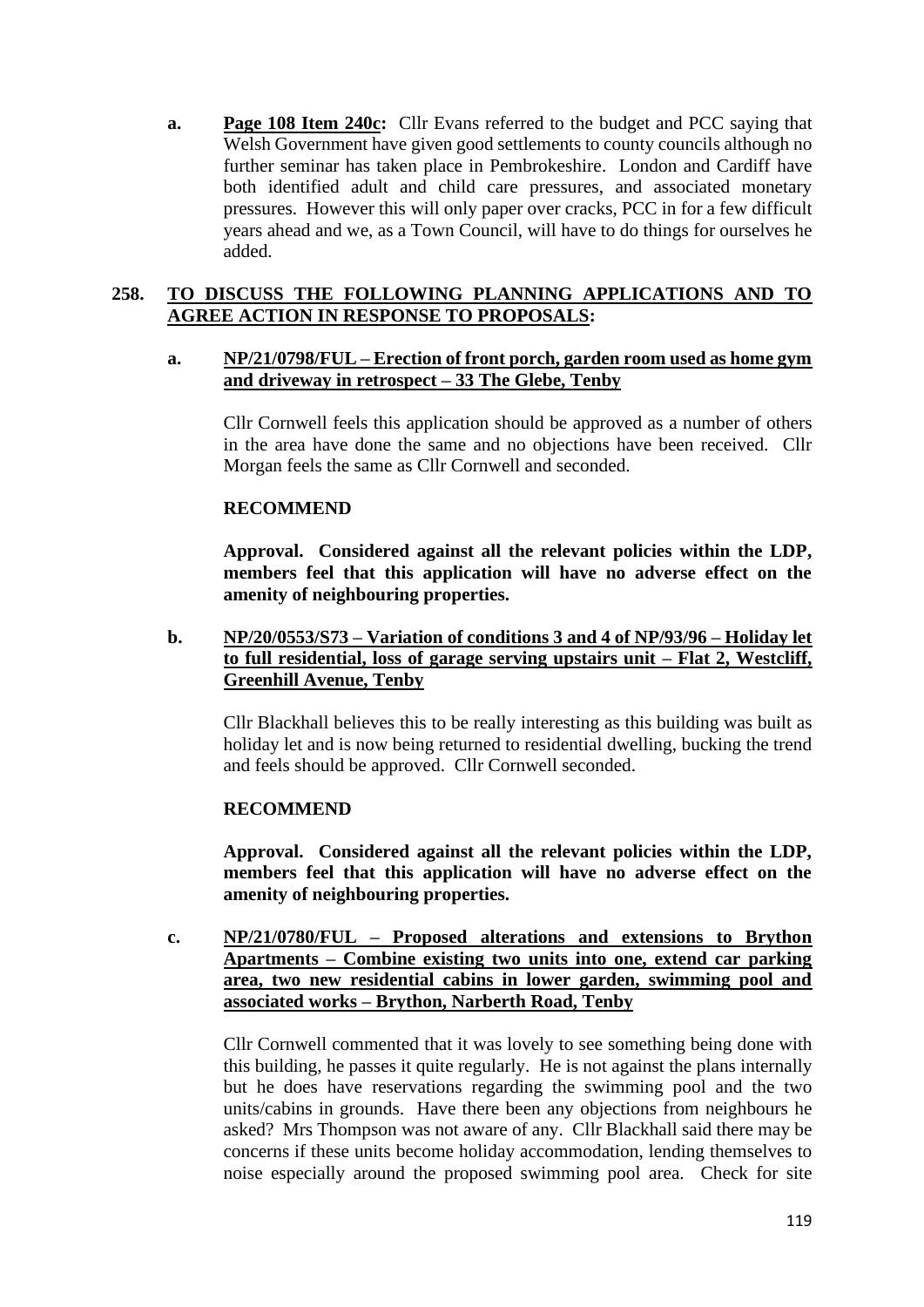meeting to get a better perspective taking into account Cllr Cornwell's comments. A site meeting was proposed and all members were in favour.

#### **RESOLVED**

**That before any decisions are made by members, it is proposed that a site meeting be requested to help members get a better perspective on the plans.**

#### **259. TO RECEIVE THE FOLLOWING ITEMS OF CORRESPONDENCE AND AGREE ACTION IN RESPONSE TO PROPOSALS:**

## **a. Rebecca Evans MS, Minister for Finance and Local Government, Welsh Government – General Power of Competence - Qualifications of Clerks Regulations 2021**

The Mayor feels this item should be deferred until the Clerk returns as it needs discussion. Cllr Blackhall agreed that this indeed needs the Clerk's input but would like it noted that with regard to qualifications for Town Clerks, we are ahead of the game in Tenby as TTC supported the Town Clerk through his qualification a number of years ago. Deferred. Good move at the time said the Mayor.

#### **RESOLVED**

**That this item be revisited once the Clerk is well.**

#### **b. Dafydd Llewellyn, Police and Crime Commissioner – Public consultation – feelings of safety**

The Mayor advised members that councillors should undertake the survey individually, the Mayor asked if members had had a chance to look at the consultation. Cllr Cornwell reminded members that TTC are due to meet with Dafydd Llewellyn on 18<sup>th</sup> January but the Mayor highlighted that the closing date for this consultation is 12<sup>th</sup> January so needs all to take part before that date.

## **260. TO CONFIRM THE BUDGET FOR 2022 – 2023 AND SET THE PRECEPT FIGURE**

The Mayor asked if councillors are happy to agree. Cllr Evans said he was happy with the Clerk's precept of £69.95, adding it is an exciting programme of administration by this council. We are reliant on PCC's support and favour but TTC must get funds in place to get us on our way to what we want to do. The Mayor thanked for the Clerk and his assistant for their hard work, it is appreciated.

## **RESOLVED**

**That the Council's budget for 2022/2023 be confirmed and Pembrokeshire County Council be notified that the Precept requirement would be £224,098.81.**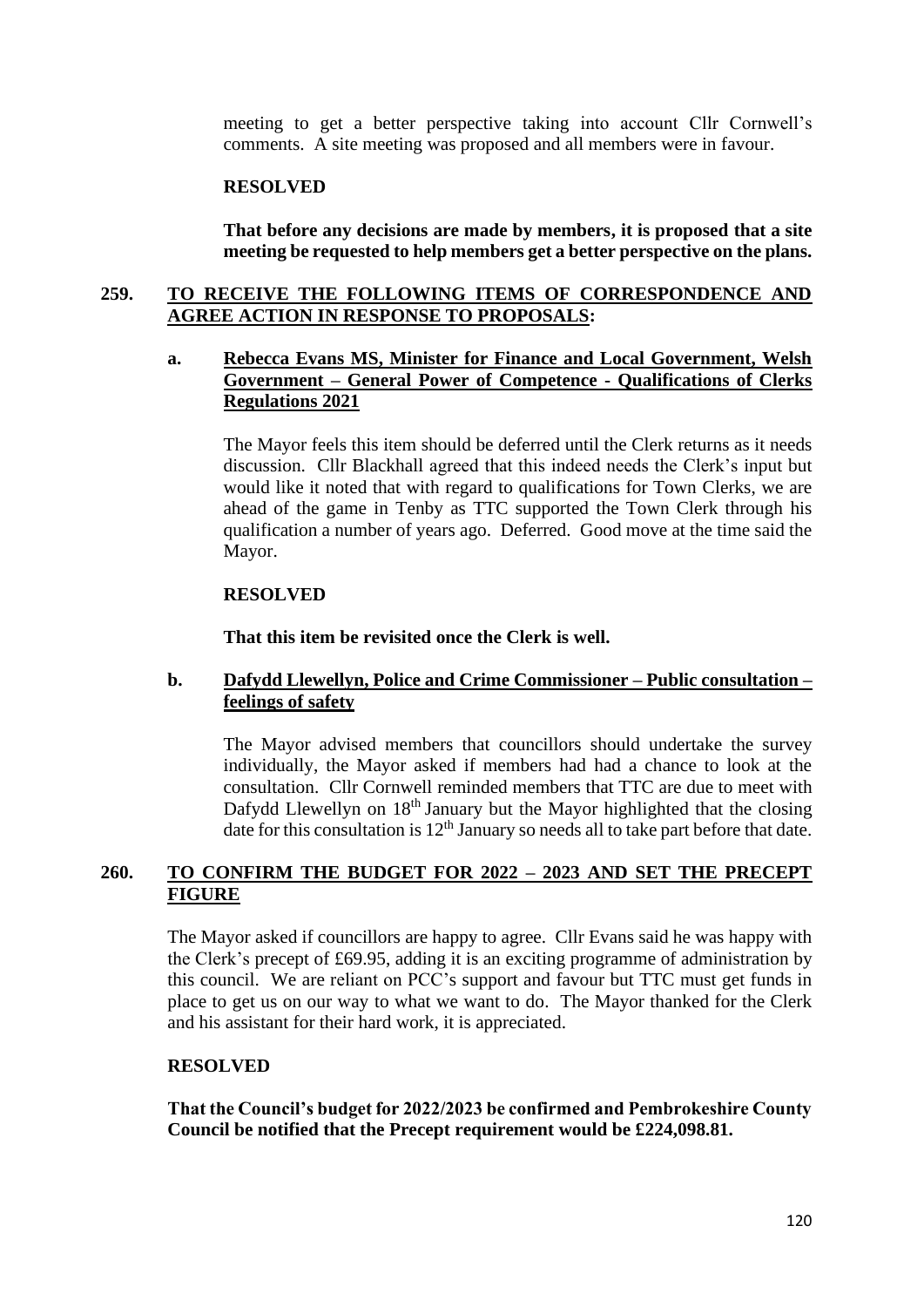# **261. TO CONSIDER ANY UPDATES ON TENBY TOWN WALLS AND AGREE ACTION IN RESPONSE TO PROPOSALS**

The Mayor told councillors that TTC had been copied in on an email from Suzie Adams who advised that today was her last day with PCC.

Suzie Adams had passed her notes on to colleagues and also included her recommendations for the works to be continued into 2022 and then carried out biannually to keep growth in check and will help lessen future maintenance with mortar/stone repairs.

Cllr Blackhall feels it is good that note is on file and that the intention is to continue with the work. TTC now need to make sure to be in contact with the next incumbent to ensure that the required works identified are carried out.

## **262. TO CONSIDER ANY UPDATES ON THE PROPOSED DEVELOPMENT AT BRYNHIR**

Cllr Evans said there was nothing further to add but drew the attention of members to an online article by Paul Evans of the Tenby Observer who had done a very reasonable piece about TTC's discussion previously. This gets it spot on in that he explains that 102 of these properties are for private rental to local people in line with the local connections policy; affordable rent for local people. This is good cover said Cllr Evans in that it also explains that the additional 8 properties are for shared ownership. If councillors are asked it is on the Tenby Observer website. All good stuff and positive.

# **263. TO CONSIDER ANY FINANCIAL OFFICER/CLERK'S ITEMS AND TO AGREE ACTION IN RESPONSE TO PROPOSALS**

None.

#### **264. DATE AND TIME OF NEXT MEETING**

**Resolved that the next meetings will take place as follows:**

- **a. Tuesday, 11th January 2022 at 7.00 pm – Emma Thornton, Visit Pembrokeshire (via Zoom)**
- **b. Tuesday 18th January 2022 7.00 pm to 8.00 pm – Dafydd Llewellyn, Police and Crime Commissioner (via Microsoft teams)**
- **c. Tuesday 18th January 8.00 pm Full Council meeting (via Zoom)**

## **265. TO PROPOSE ANY ITEM FOR THE NEXT AGENDA**

None suggested at this time.

## **266. TO RESOLVE TO EXCLUDE THE PUBLIC FROM THE MEETING DURING CONSIDERATION OF THE FOLLOWING ITEM(S) OF BUSINESS UNDER THE "PUBLIC BODIES (ADMISSION TO MEETINGS) ACT OF 1960"**